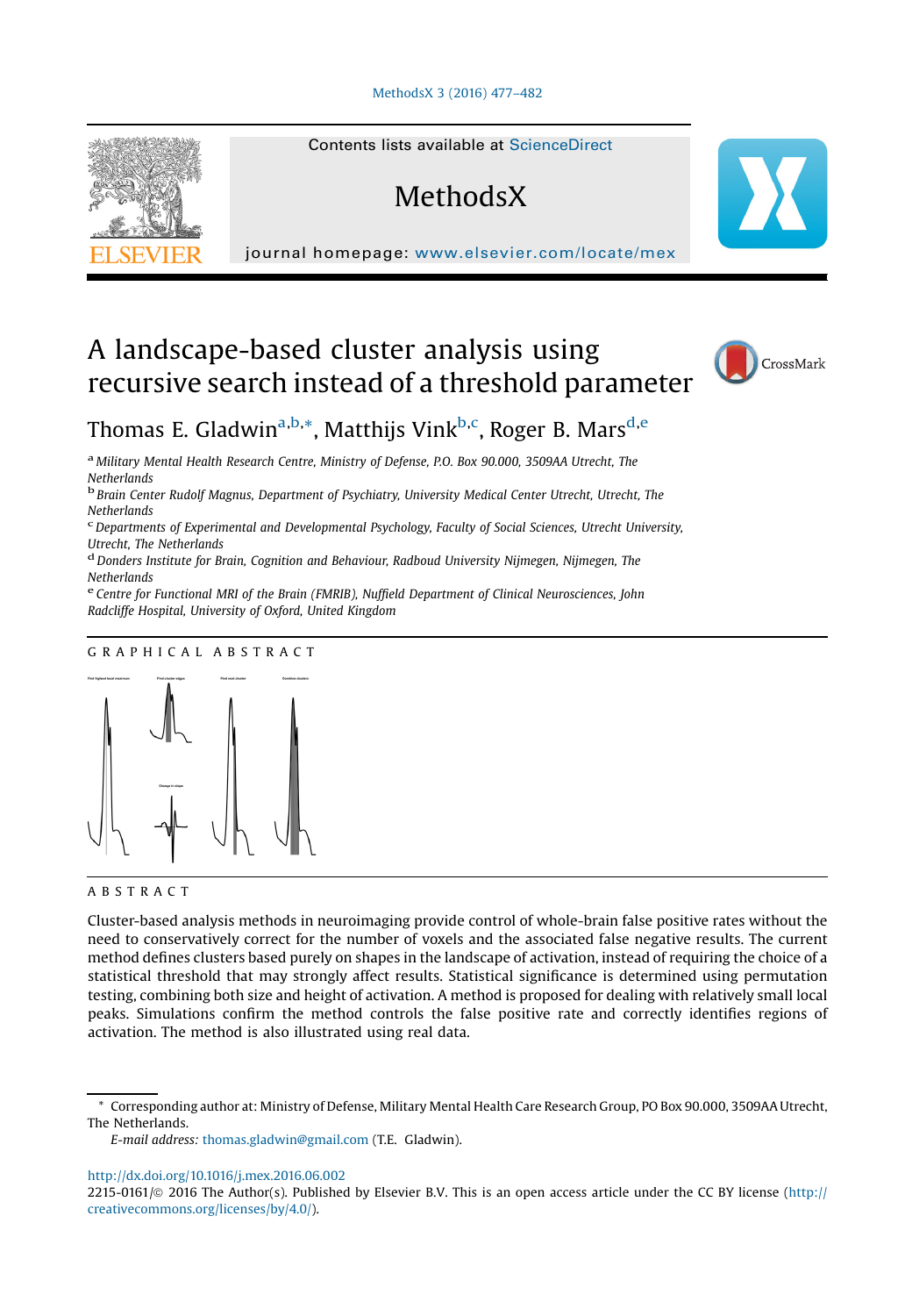- A landscape-based method to define clusters in neuroimaging data avoids the need to pre-specify a threshold to define clusters.
- The implementation of the method works as expected, based on simulated and real data.
- The recursive method used for defining clusters, the method used for combining clusters, and the definition of the "value" of a cluster may be of interest for future variations.
- ã 2016 The Author(s). Published by Elsevier B.V. This is an open access article under the CC BY license ([http://](http://creativecommons.org/licenses/by/4.0/) [creativecommons.org/licenses/by/4.0/\)](http://creativecommons.org/licenses/by/4.0/).

ARTICLE INFO Method name: Recursive clustering Keywords: fMRI, Cluster analysis, Threshold-free, Permutation, Recursive, Derivative Article history: Received 31 March 2016; Accepted 30 June 2016; Available online 7 July 2016

## Method details

The method involves three steps: (1) defining clusters using a recursive search function aimed at detecting an upwards change in the differential of the activation, moving away from a local maximum; (2) defining a condition when to combine adjacent clusters; and (3) permutation tests for the wholebrain maximum of a score per cluster that combines size and activation level. Functions from the SPM toolbox (www.fi[l.ion.ucl.ac.uk/spm\)](http://www.fil.ion.ucl.ac.uk/spm) in Matlab [\[8\]](#page-5-0) were used for reading and saving files and smoothing data.

Clusters are defined as follows, for a given statistical activation map of  $-\log(p)$  values derived from a T-map or F-map. First, the voxel with the highest value is selected. Then, a recursive function is used to iteratively visit neighboring voxels, then their neighbors, and so on. Voxels are only visited if they are further away from the peak voxel, to avoid doubling back. New voxels are added until the slope in the value from the previous voxel to the new one is more positive than the previous slope. This procedure thus selects the edges of clusters, which start at the peak and at some point must increase their derivative as they drop in the activation landscape. After a cluster is defined, the voxels in that cluster are excluded from further processing and the cluster surrounding the next highest peak in the image is calculated, until no local maxima remain. Local maxima were defined as any voxel for which all eight neighboring voxels had a lower value.

Since local maxima within clusters may occur, depending on the smoothness of the data, the following criterion was used to combine adjacent clusters into a single cluster. If no activation threshold is used at all (which is unnecessary with the current method, although for purposes of speed a liberal threshold of  $p = 0.05$  could be used), but some form of cluster-combination is used, this step is particularly important. With a too-liberal combination criterion, the whole "floor" of the activation landscape will be combined into a single very extensive cluster, which may acquire large values during permutation testing under the null hypothesis. In our method, for each cluster the proportion of the edge voxels that border on a different cluster (ProportionConnected) is determined. If this proportion is above zero (that is, if there is any adjacent cluster), it is determined whether to combine the clusters. Two additional values are used for this: The difference between the peak values of the two clusters (PeaksDifference), and the difference between the peak value of the cluster with the lower peak and the mean activation level at the edge-voxels adjacent to the neighboring cluster (SmallerPeakToConnectingEdge). The clusters are combined under the following condition:

### PeaksDifference/(PeaksDifference + SmallerPeakToConnectingEdge)  $\geq 1$  – ProportionConnected

That is: As the amount of connection increases, the more likely the clusters will be combined. In the extreme case, a fully surrounded cluster will always be incorporated into the surrounding cluster. Further, combination is more likely as the lower cluster is less well separated: If the lower cluster's peak is not much higher than the connecting flank with the higher cluster, it will be combined. The criterion thus differentiates the case of two clearly separated peaks, versus a bump lying on the flank of a larger hill in the activation landscape.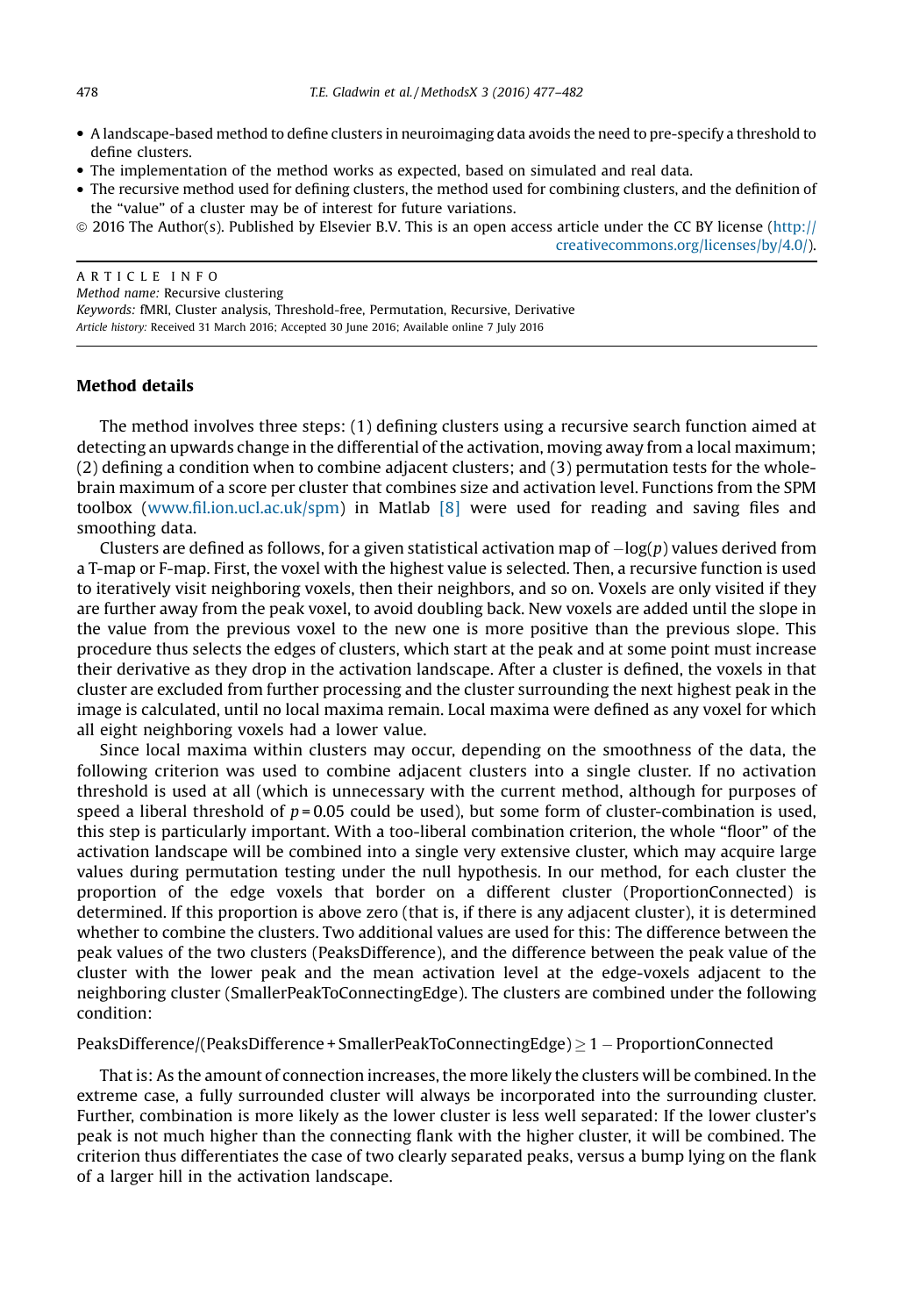Finally, the significance of clusters is determined using permutation testing [\[1\]](#page-5-0) to acquire a distribution of whole-brain maximum cluster scores under the null hypothesis. Each cluster is assigned a cluster activation score reflecting its size and level of activation: The sum of values in the cluster. Thus, larger clusters with higher values have higher cluster activation scores. The precise type of permutation may differ depending on the statistics of interest, and requires only the generation of a map of p-values in which spatial dependence has been preserved. For the case of ttests involving contrast scores, for example, for a number of permutations, each subject's data can be independently, randomly (with a chance of 0.5) multiplied by  $-1$  or not. Essentially, this reversal is applied to all voxels, thus preserving the spatial dependence between voxels but statistically removing any effect in the data. This random permutation enforces the data being distributed according to the null hypothesis: There can be no systematic, non-random direction of the contrast scores at the group level. For each permutated data set, the maximum activation score over all clusters is stored for the permutation. This results in a null-hypothesis distribution of activation scores of the greatest activation score over the whole brain, rather than a distribution of activation scores over all clusters (which would result in a more liberal test). The activation score taken for the significance criterion is the score above which fewer than 5% of maximum activation scores are found in the null distribution. Clusters in the original, non-permuted statistical map with activation score above this criterion are considered significant at a 5% false positive level, as such scores would be expected less than 5% of observations under the null hypothesis. This results in a mask within which the activation can be considered statistically significant in terms of the clusteranalyses.

The implementation of the algorithm is available as part of the hiro3 fMRI visualization and manipulation tool, available at [https://www.tegladwin.com/](http://https://www.tegladwin.com/files/matlab/hiro3.php)files/matlab/hiro3.php.

## Additional information and Supplementary material

Here, we present the background of the method and some results of its use. One of the central problems in the whole-brain statistical analysis of brain activation data is the massive multiple testing problem due to the large number of voxels, each of which is associated with a statistical test. Correcting for the number of voxels controls the false positive rate at the cost of drastically reduced power. More permissive methods have been proposed, such as taking a "common sense" combination of a relatively low statistical threshold, in accordance with realistic effect sizes and sample sizes, together with a minimal acceptable cluster size to reduce spurious findings [\[5\]](#page-5-0). Such an approach may provide a reasonable compromise, in particular from a perspective on science in which no single study provides extremely strong evidence by itself. However, the clear downside is the inflation of false positive rates to an unknown degree.

A promising alternative route is provided by cluster analyses  $[1]$ ; e.g.,  $[2-4,7,12]$ . In these methods, clusters of voxels are tested, rather than separate voxels. This has the intuitive advantage of not punishing imaging techniques for having high resolution, and potentially providing adequate power without any compromise of false positive rates. However, one problem in typical cluster analysis (but see Ref. [\[7\]\)](#page-5-0) is that the researcher must select a threshold of voxel intensity, above which clusters are defined. This may introduce a form of method-snooping  $[6,11]$ , and hence increased false positives. On the other hand, an a priori strictly followed threshold could lead to the failure to report some likely true results that just fail to reach that arbitrary threshold.

We therefore developed the current form of cluster analysis, in which there is no threshold used to define clusters. In contrast, clusters are defined purely by the landscape of activation. Further, once clusters are defined the significance can be tested using permutation testing of the summed activation over all voxels in the cluster. This method would thus have the usual attractive features of cluster analyses – controlled whole-brain testing with high power relative to voxel-wise testing – while avoiding the dependence on an arbitrary threshold. The current report shows the performance of the method on simulated data.

The method was tested using simulated and real data. For the simulated data, fMRI contrast maps for 32 simulated subjects were created. The AAL atlas [\[9\]](#page-5-0) was used as a template to create activation in the voxels labelled as left amygdala with an effect size (contrast score/standard deviation of noise) of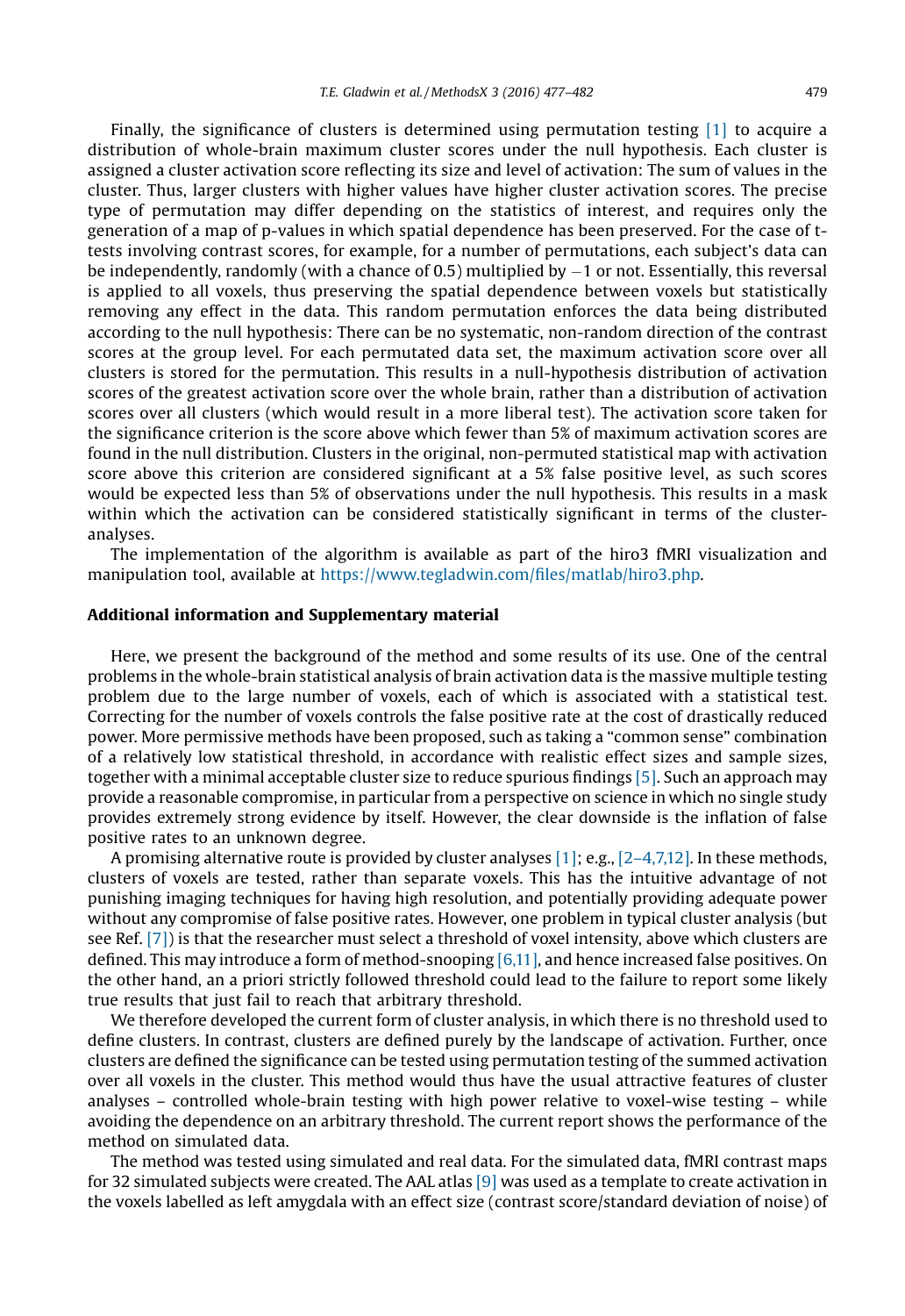0.8. Normally distributed voxel-wise random noise was generated and smoothed  $(4 \times 4 \times 4 \text{ mm})$ FWHM), and added to each map. 100 simulations were performed, and 100 permutations were used per simulation. It was tested whether the method would report (only) the clusters containing a simulated effect as significant.

The simulations were also performed for a fixed threshold and cluster-size criterion, of  $p < 0.005$  and  $N > 20$  [\[5\].](#page-5-0) A full comparison between the various forms of cluster-dependent methods was beyond the scope of the current paper. The Lieberman and Cunningham method, however, appeared to provide the most relevant comparison. Its practicality likely leads to its relatively frequent use, so that its comparison to a relatively powerful whole-brain correct method may be of particular interest. Further, the current method was most closely related to this kind of cluster analysis, that is: Clusters are defined and statistics performed per cluster, as opposed to, for instance, statistical values being assigned to voxels using cluster-related information. We note that it is an explicit point of Lieberman and Cunningham that the attention given to false positives and false negatives need to be balanced, and agree with this. While it is expected that fewer false positives will occur using the current method, as it by design applies whole-brain correction, we agree that researchers still need to balance and deal with the problems of both types of statistical error. Further, in comparison with voxel-wise whole-brain correction, the comparison is clear a priori: Power will be then far lower, and acquiring results will depend on having very strong effects per voxel.

As a test on real data, a previously published data set was used [\[10\]](#page-5-0). The data were from a contrast between a stable-state working memory and a control condition matched for visual input and motor responses, which showed a clear pattern of activation at a  $p = 0.005$ , 20 voxel extent threshold [\[5\]](#page-5-0), in particular at precentral, parietal and basal regions. The results were compared with results using FWE-corrected Threshold-Free Cluster Enhancement, TFCE [\[7\]](#page-5-0) (via the toolbox created by Prof. C. Gaser; TFCE is closely related to random field theory, Appendix C.2 of Smith and Nichols [\[7\]\)](#page-5-0).

In the simulated data, the method successfully reported significant activation in the amygdala in all of the 100 simulations. 95% of clusters reported as significant were in the simulated region. 80% of the voxels within significant clusters overlapped with the simulated region. Using the Lieberman and Cunningham method with fixed threshold and 20-voxel cluster size, 52% of significant clusters overlapped with the simulated region and 67% of individual voxels were in the simulated region.

The method also performed as would be expected on the real working memory data [\[10\]](#page-5-0). The clearest clusters of activation previously reported were cluster-wise significant, but not the weaker activation in the basal ganglia [\(Fig. 1](#page-4-0)). The results were very similar to those acquired via TFCE, suggesting both methods, although quite different in their algorithms, are sensitive to the same kind of clustered effects.

In conclusion, whole-brain analyses are particularly important for exploratory studies, in which it would be undesirable to restrict one's view to regions of interests. Whole-brain analyses also prevent the problem of methods-snooping in terms of post-hoc selection of "a prior" regions of interest for which a rationale can almost always be thought of. When applied to real data, the method returned those clusters of activation that were visually apparent and had previously been reported based on a threshold aimed at compromise between type I and type II errors [\[5\]](#page-5-0). The current method appears to provide a similar reasonable approach to analysis of high-resolution neuroimaging data, with the advantage of certain control of false positives and insensitivity of the details of the method to changes in voxel size.

The appropriateness of the current method depends on the shape and size of clusters of activation that are expected given the theoretical causes of functional activation. "Spotty" results, where scattered voxels show an effect not consistently shared by other voxels in the anatomical region, would not be considered convincing evidence for activation. Cluster analysis using permutation testing formalizes the use of such spatial information. The power of the method will depend on whether the relevant spatial features of activation are adequately exploited in the recursive cluster definition.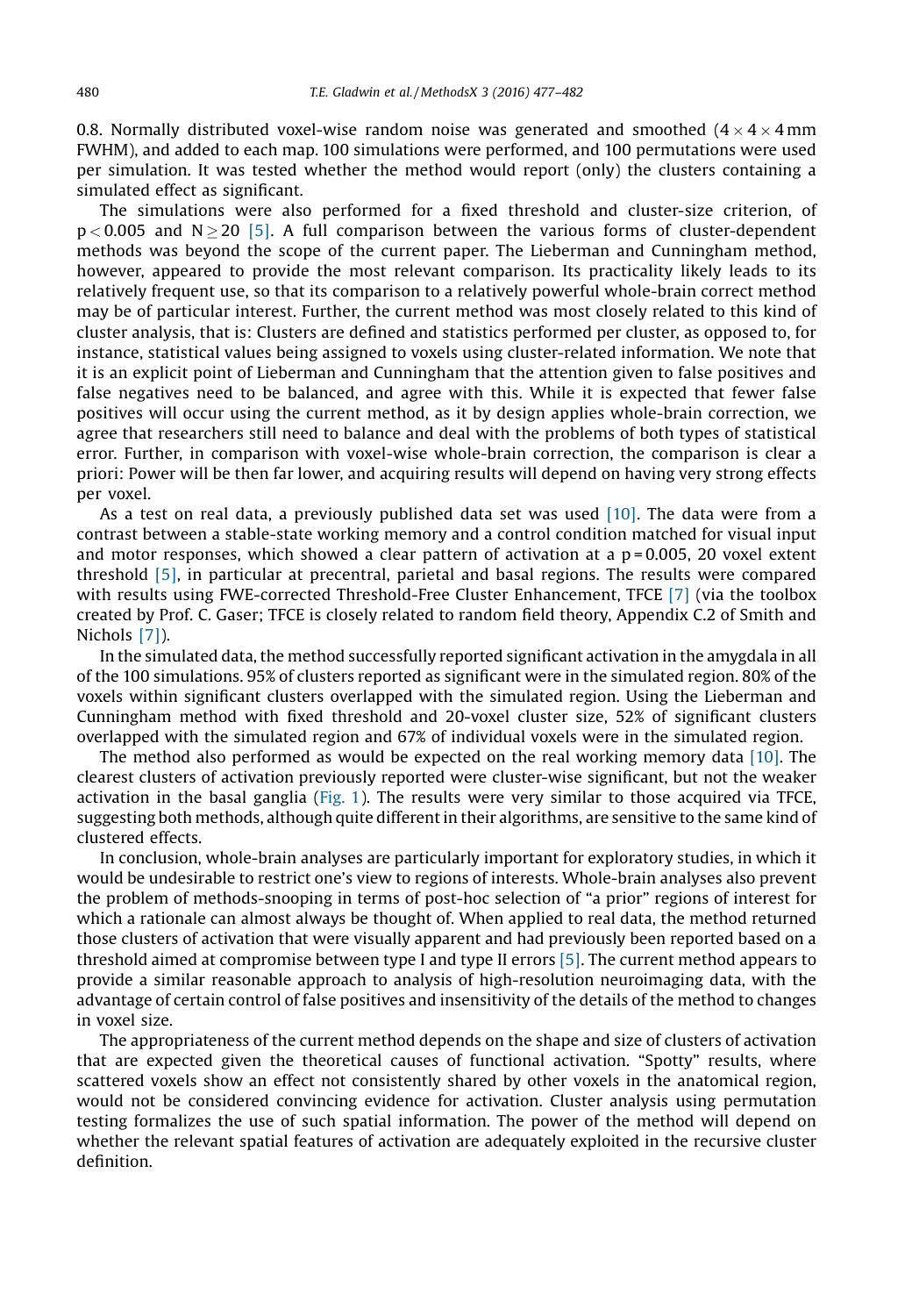<span id="page-4-0"></span>

Fig. 1. A. Illustration of the map of t-values for the working memory—control contrast of a stable-state working memory task [\[10\]](#page-5-0). B. Illustration of clusters defined by the recursive algorithm and reported as having significant cluster activation scores by whole-brain corrected permutation testing.